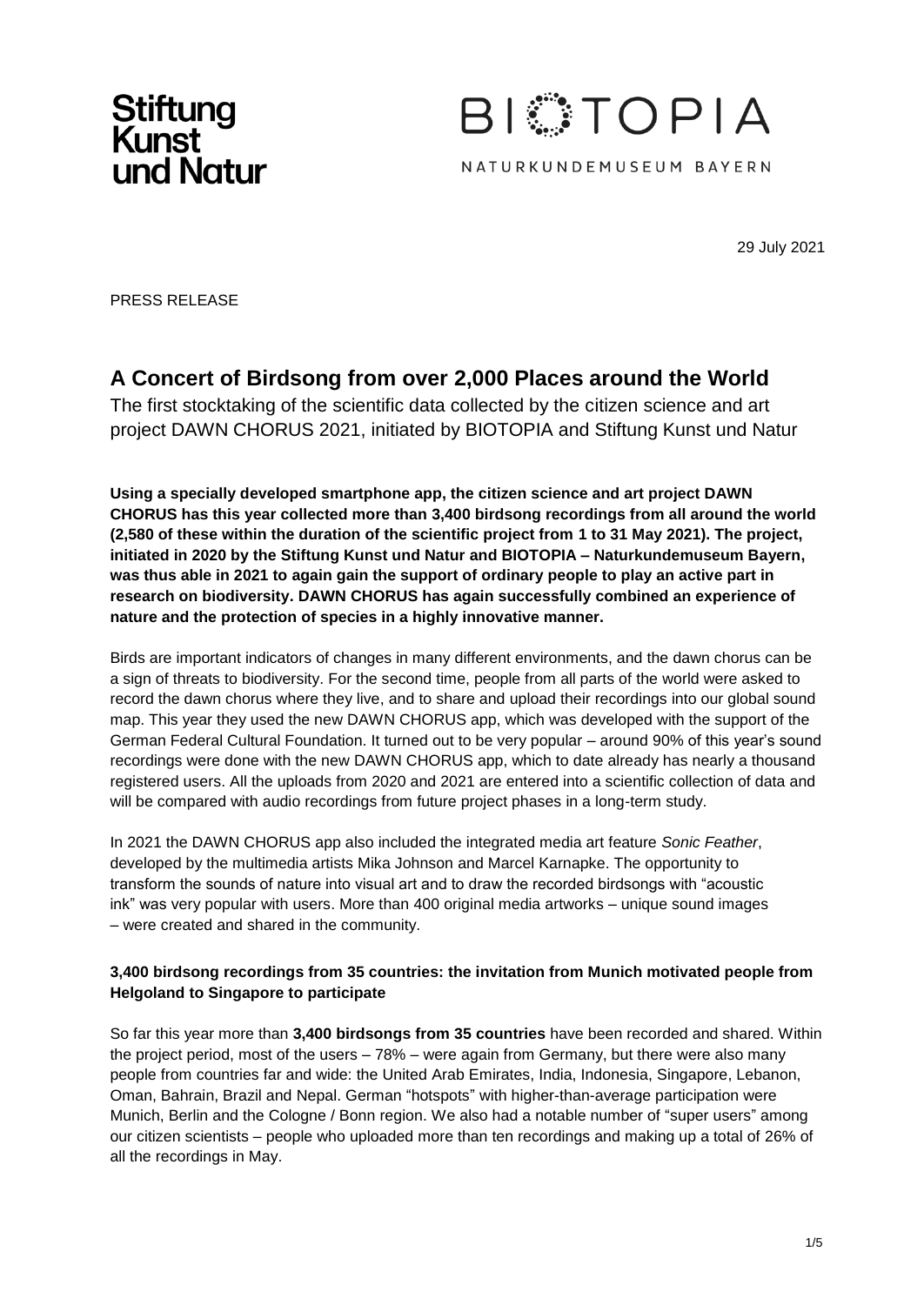**Bavaria** – the home of the project – is the top runner among the German federal states, with **34% of all recordings**. It is particularly pleasing that our invitation was also heard in exotic far-away places, and was also able to collect truly valuable recordings from Germany, in places such as Helgoland.

This year's birdsong concert comes from **2,278 different places** around the world. It is accompanied by more than 1,100 uploaded photos that also make the locations where recordings were made more tangible. While in 2020 65% of all recordings were made in cities and urban environments, in May 2021 51% of recordings were urban and 45% rural.

# **Blackbird, great tit, and house sparrow are easy to recognize by their song**

As well as uploading audio recordings and photos, participants were invited to name the birds that they recognised in the recordings by their song. As last year, the blackbird was top of the list by a considerable margin, with 28% of entries, followed by the great tit (9%), the house sparrow (7%), the ringed dove (4%) and the visually inconspicuous but acoustically clearly identifiable blackcap (4%). The newspaper *Münchner Merkur* reported on a new and more aware way of perceiving nature that the DAWN CHORUS project had provided for many participants: "After using the app, people open their ears a bit more and listen."

The DAWN CHORUS app also gathered information about the intensity and kind of noise interference and pollution during the early morning recordings. As last year, traffic and street noises dominated the list of sources of noise heard, with almost 86% (airplanes: 1.8%, industry: 1.4%, people: 2.3%, other sources: 8.9%). As expected, the intensity was lower at weekends and on public holidays, when compared with normal workdays. More precise studies, in particular in comparison to the "silent spring" of the pandemic, have not yet been undertaken.

#### **Large international fan community in the social media and positive feedback from the press**

A large number of citizen scientists were recruited by means of our project communication via both social media and also more traditional journalism. On Facebook, high-quality content and popular challenges, such as the City versus Countryside Challenge, led to the international fan community reaching more than **127,000 followers** within a short period of time (63,500 new fans in 2021). People from 45 nations shared information on the theme of birdsong here.

In a report on the DAWN CHORUS project, the *Frankfurter Allgemeine Sonntagszeitung* addressed the very special effects of early morning birdsong: "The slowing down of human activity during the first Corona lockdown gave the bird world more space to present its acoustics. This is no "silent spring"! Many people were astounded by what could be heard once cars and planes were quiet."

The use of the app and the upload of birdsong is still possible and very welcome, even after the end of this year's scientific project period. People can also still share their recordings and unique *Sonic Feather* graphic artworks via social media and thereby win the interest of other bird lovers.

#### **Artificial intelligence will support identification of species in the future**

In order to draw scientifically reliable conclusions and to be able to compare biodiversity over a period of years, further comparative data are required. These will be collected in future project phases, and all the organisers hope for further support of the project from citizen scientists from all over the world, and in particular participation in the same place and at the same time in coming years.

A number of the recordings made thus far are presently being analysed within the scope of several projects. One aim is to establish a database that will enable algorithms to learn to identify species of birds by their song and thus to further develop biodiversity research by using artificial intelligence.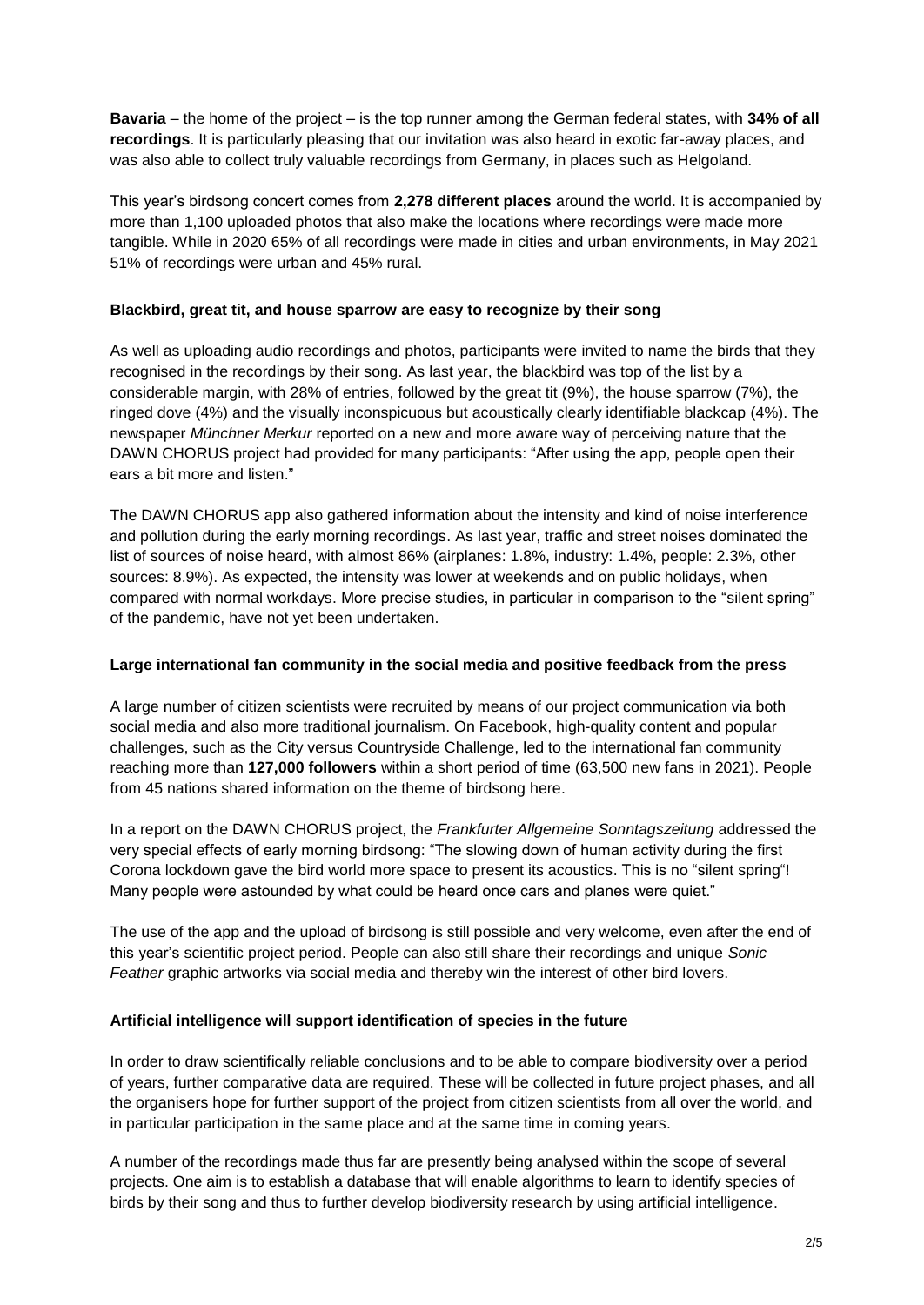BIOTOPIA will initiate a workshop on this, working with renowned scientists from the Max Planck Society on the recognition of birdsong.

For our online event **Learning from the DAWN CHORUS** at the end of May, BIOTOPIA brought together the musician and author David Rothenberg, the artist Alexandra Daisy Ginsberg and the expert for animal voices and artificial intelligence Dan Stowell. You can see how new technologies and art can deepen our understanding of animal communication, as well as other questions that were discussed, here:<https://www.youtube.com/watch?v=UmtrrN-oJwg> (recording of the event of 31 May 2021).

In the autumn, to mark **World Migratory Bird Day**, we are planning an interactive event on the recognition of birdsong with the ornithologist, behavioural scientist and species expert Philipp Herrmann – known as "bird Philipp." Information on future events is announced regularly on the BIOTOPIA website [\(www.biotopia.net\)](http://www.biotopia.net/).

## **DAWN CHORUS 2021 in numbers**

**2,580 birdsong uploads** (in the project period in May) **3,412 birdsong uploads** in 2021 **in total** to today Participation by people from **35 countries**

**93%** of recordings were from Europe. **78%** of the recordings come from **Germany**. 34% of the recordings are from Bavaria. 124 birdsongs were uploaded from the United Kingdom, 112 from the USA. A selection of uploads from other countries: 10 from the United Arab Emirates, 9 from India, 4 from Lebanon.

Recordings were made in more than **2,278 different places**. **417** *Sonic Feathers* were created. **1,114 photos** were uploaded. **ca. 63,500 new fans** from 45 nations joined us on Facebook.

# **The DAWN CHORUS initiators about the project:**

"I am delighted by the great interest in our community project DAWN CHORUS, which again in 2021 is making an important contribution to biodiversity research and attracting a broad public all over the world to the songs of birds. A key aim of the new BIOTOPIA museum is to make people curious about their environments."

*Prof. Dr. Michael John Gorman, founder director of BIOTOPIA – Naturkundemuseum Bayern*

#### The DAWN CHORUS birdsong can be heard at **#dawnchorus2021** und **#stopandlisten** on

| Facebook  | https://www.facebook.com/DawnChorusStopAndListen |
|-----------|--------------------------------------------------|
|           | @DawnChorusStopAndListen                         |
| Instagram | www.instagram.com/dawnchorus_stopandlisten       |
|           | @dawnchorus_stopandlisten                        |
|           |                                                  |

and at [www.dawn-chorus.org.](http://www.dawn-chorus.org/)

#### PRESS IMAGES on request.

"Dawn Chorus – The App" was developed in conjunction with the "dive in. Programme for digital interactions" project of the Federal Cultural Foundation, supported by the Federal Government Commissioner for Culture and the Media in the NEUSTART KULTUR programme.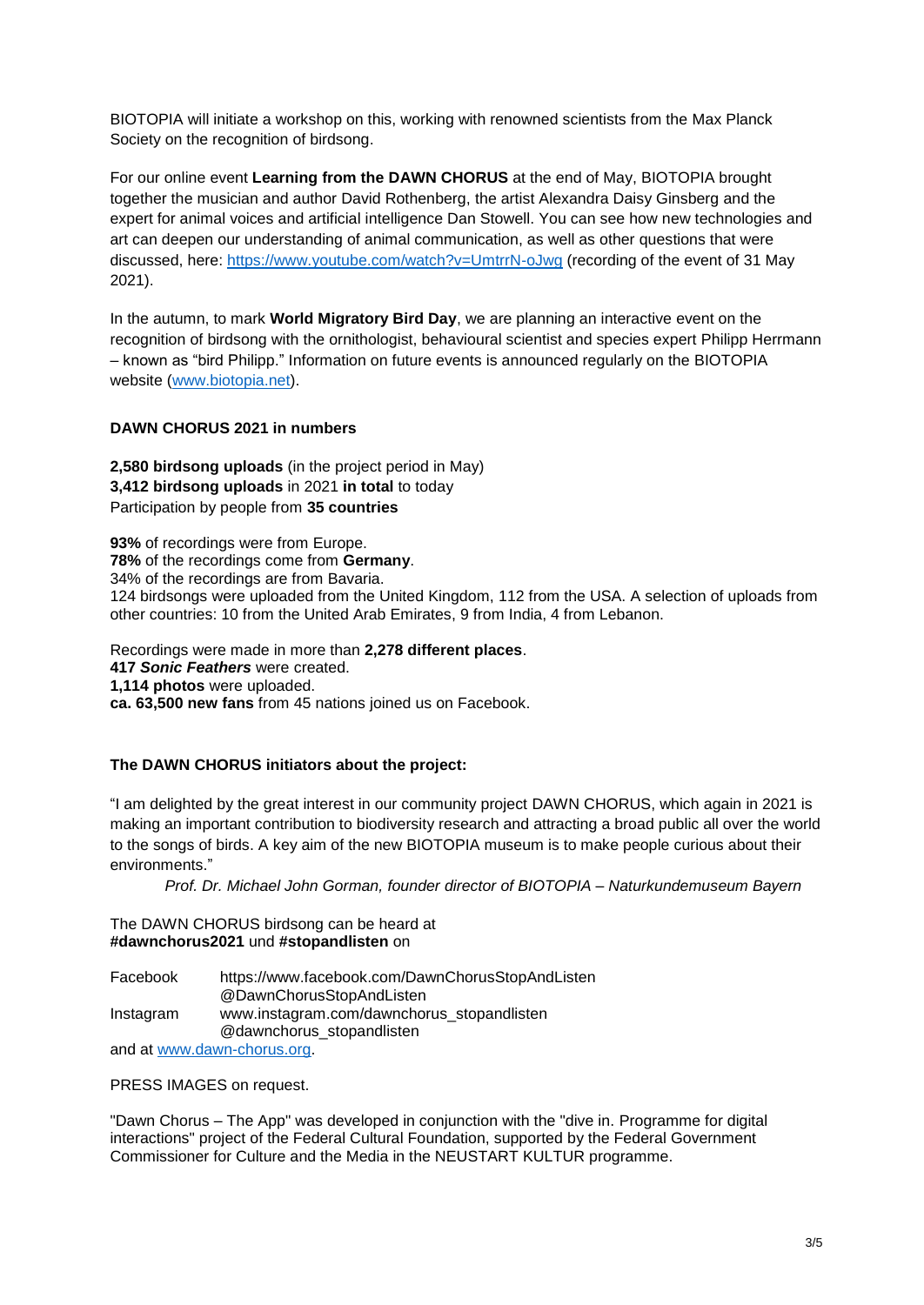DAWN CHORUS is a cooperation project by BIOTOPIA – Naturkundemuseum Bayern, Stiftung Kunst und Natur, and Förderkreis BIOTOPIA – Naturkundemuseum Bayern e.V.

The citizen science and arts project is part of the UN Decade on Ecosystems Restoration. https://www.decadeonrestoration.org

## **DAWN CHORUS – PROJECT PARTNERS:**

Bavarian State Ministry for Science and Art Bavarian State Ministry of the Environment and Consumer Protection Bavarian State Ministry for Education and Culture Bavarian Academy for Nature Conservation and Landscape Management Bayern 2 BirdLife International BUND Naturschutz in Bayern e.V. Haus der Kunst München Landesbund für Vogelschutz in Bayern e.V. Ludwig Maximilian University Munich, chair for the teaching of biology Max Planck Society Max Planck Institute for Ornithology Museum for the United Nations – UN Live NABU – Naturschutzbund Deutschland (Nature and Biodiversity Conservation Union) #NatureForAll / IUCN International Union for Conservation of Nature and Natural Resources **Soundtent** The Bavarian Natural History Collections UN Decade on Biodiversity University of Salzburg, department for the teaching of biology VBio World Migratory Bird Day WWF

*Advisors:*  Dr. Bernie Krause, bio-acoustician Prof. Dr. Manfred Gahr, director, Max Planck Institute for Ornithology, Seewiesen Prof. Kathrin Böhning-Gaese, Senckenberg Society Dr. Robert Lachlan, Royal Holloway University of London Prof. Michael Scherer-Lorenzen, Albert Ludwig University of Freiburg

# **DAWN CHORUS – THE INITIATORS:**

**BIOTOPIA – Naturkundemuseum Bayern** is presently planned as a new museum for the natural and environmental sciences in Munich Nymphenburg. It will redefine the concept of a museum of natural history for the "age of biology," expanding and replacing the present Museum of Man and Nature. As an interface between science, art and society, BIOTOPIA will present interactive exhibitions, events, festivals, digital education and mobile programmes across Bavaria as a new platform for discussion and education in the life sciences and sustainability. BIOTOPIA is an international lighthouse project of the Free State of Bavaria with private support from the Förderkreis BIOTOPIA – Naturkundemuseum Bayern e.V., chaired by Dr. Auguste Princess of Bavaria. More information: [www.biotopia.net](http://www.biotopia.net/)

**Stiftung Kunst und Natur** (formerly Stiftung Nantesbuch) provides spaces and interdisciplinary programmes for the sensory exploration of art and culture and of nature and landscape. It aims to inspire and activate people. This cultural institution was founded in 2012 by the entrepreneur Susanne Klatten and operates in two locations. In Nantesbuch in the foothills of the Bavarian Alps the foundation is developing a large natural site with comprehensive renaturation, landscape management, and forest transformation projects, as well as farming and forestry, presenting a diverse programme of cultural events and education on art and nature. In Bad